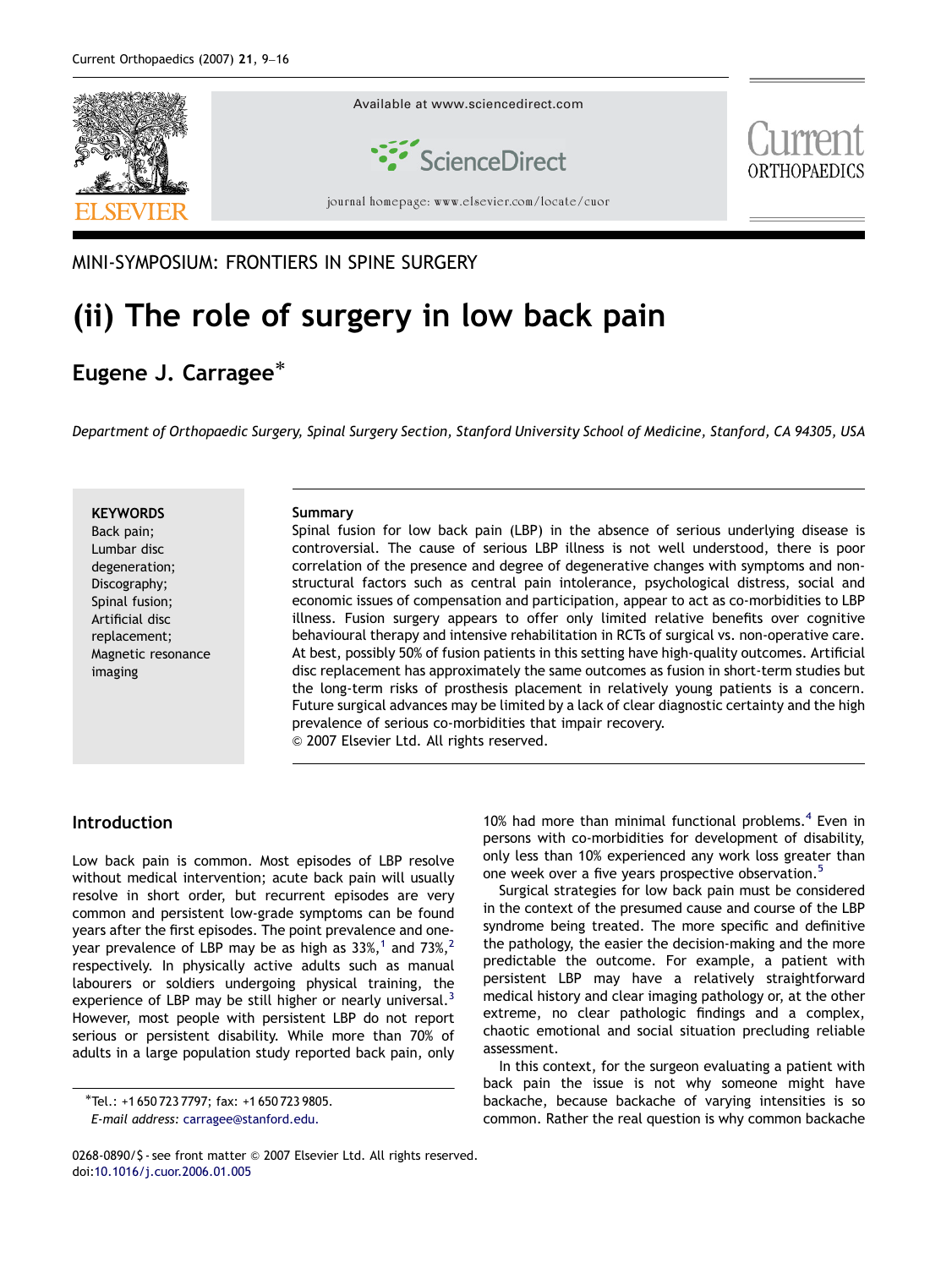is such a serious problem for this particular person. The answer may be simple when investigation demonstrates a destructive process such as myeloma, discitis or clear deformity and instability. However, more commonly the cause of the apparently severe LBP illness is obscure.

#### Persistent LBP and lumbar spine degeneration

While serious structural diseases of the spine may require complex and invasive treatment strategies, the overwhelming majority of persons with LBP will have non-specific findings rather than serious pathology on imaging studies. In clinical studies of patients with established LBP syndromes structural findings of disc degeneration,<sup>[6](#page-6-0)</sup> annular disrup-tion<sup>6–8</sup> and endplate changes<sup>[9,10](#page-6-0)</sup> are often seen. However, it is impossible to draw conclusions regarding the relationship of these findings to the complaint. In cross-sectional studies of subjects asymptomatic for serious LBP problems, MRI findings of disc degeneration, annular fissures and facet arthrosis have been commonly reported $^{8,11,12}$  $^{8,11,12}$  $^{8,11,12}$  (Fig. 1). From a population point of view, someone with even advanced structural changes, such as disc degeneration or an annular fissure, is much more likely to be doing just fine than having serious LBP illness.

Prospective studies of MRI in subjects without serious LBP problems at baseline found that the subsequent development of LBP problems correlated poorly or not at all with baseline MRI findings.[5,13](#page-6-0)–<sup>15</sup> Rather future LBP troubles were most strongly predicted by psychological factors, social or occupational factors, or other chronic pain processes. Furthermore, in studies in which MR images are taken at baseline and repeated after 3 or more years, the new MRI findings developing over time were not well correlated with the development of new symptom-type or severity.<sup>[13,14](#page-6-0)</sup> In a different study design, subjects with known baseline degenerative changes during a stable and prolonged asymptomatic period, have been re-imaged soon after serious LBP episodes.<sup>[16](#page-7-0)</sup> This study design shows that new significant findings were very uncommon  $(<5%)$ , suggesting that even serious LBP episodes are not due to any gross structural change in vast majority of cases. In fact, when a patient develops a serious disabling LBP episode, the likelihood of finding a de novo development of any of the lumbar findings commonly assumed to be associated with a "disc injury" is small, generally less than 20% [\(Fig. 2\)](#page-2-0).

#### Special testing

Because physical examination and even detailed imaging techniques have not found spinal pathology specific to those patients with serious LBP illness, attempts have been made to identify a hypothetical primary-symptomatic structure (''pain generator'') using provocative injections and anaesthetic blockade. The validity of these tests is not known as there is no histopathologic 'gold standard' against which a positive result could be tested. The issues of regional or central hyperalgesia, placebo or idiosyncratic responses are clearly important but not well quantified. Thus the results of these special diagnostic tests should be carefully considered in their clinical context. This is particularly true of provocative discography which is used to direct most types of invasive treatments (percutaneous disc interventions, fusion and disc arthroplasty). This tests the response of a patient when dye is injected into an intervertebral disc. If an injected, disrupted disc is painful and the pain is similar or exactly like a patient's usual LBP, proponents have suggested that this result has definitively identified the cause of a patient's pain. However, it has been shown that disc injection can simulate a quality and location of pain known not to originate from that disc (e.g. pelvic pain, bone tumour).[17,18](#page-7-0) Furthermore, disc injections are frequently painful (30–80%) in certain asymptomatic subjects, especially in the presence of psychological distress, previous disc surgery, remote chronic pain processes, or disputed com-pensation<sup>[19,20](#page-7-0)</sup> [\(Fig. 3\)](#page-2-0). As most patients with chronic LBP illness have one or more of these co-morbidities, the risk of false positive results may be high in those individuals.

Even in subjects without co-morbidities a positive ''bestcase'' discography injection (low pressure, annular disruption, negative adjacent discs, and normal psychosocial dimensions) results may still not accurately demonstrate which subject will have a high quality outcome from removing the supposed ''pain generator''. A study was performed to evaluate diagnostic validity of discography in this best-case situation. Despite these ''ideal'' subjects achieving a solid fusion after anterior discectomy, less that half of these subjects had high-grade relief of symptoms.



Figure 1 Prevalence of common changes on lumbar MR in adult subjects without serious LBP illness.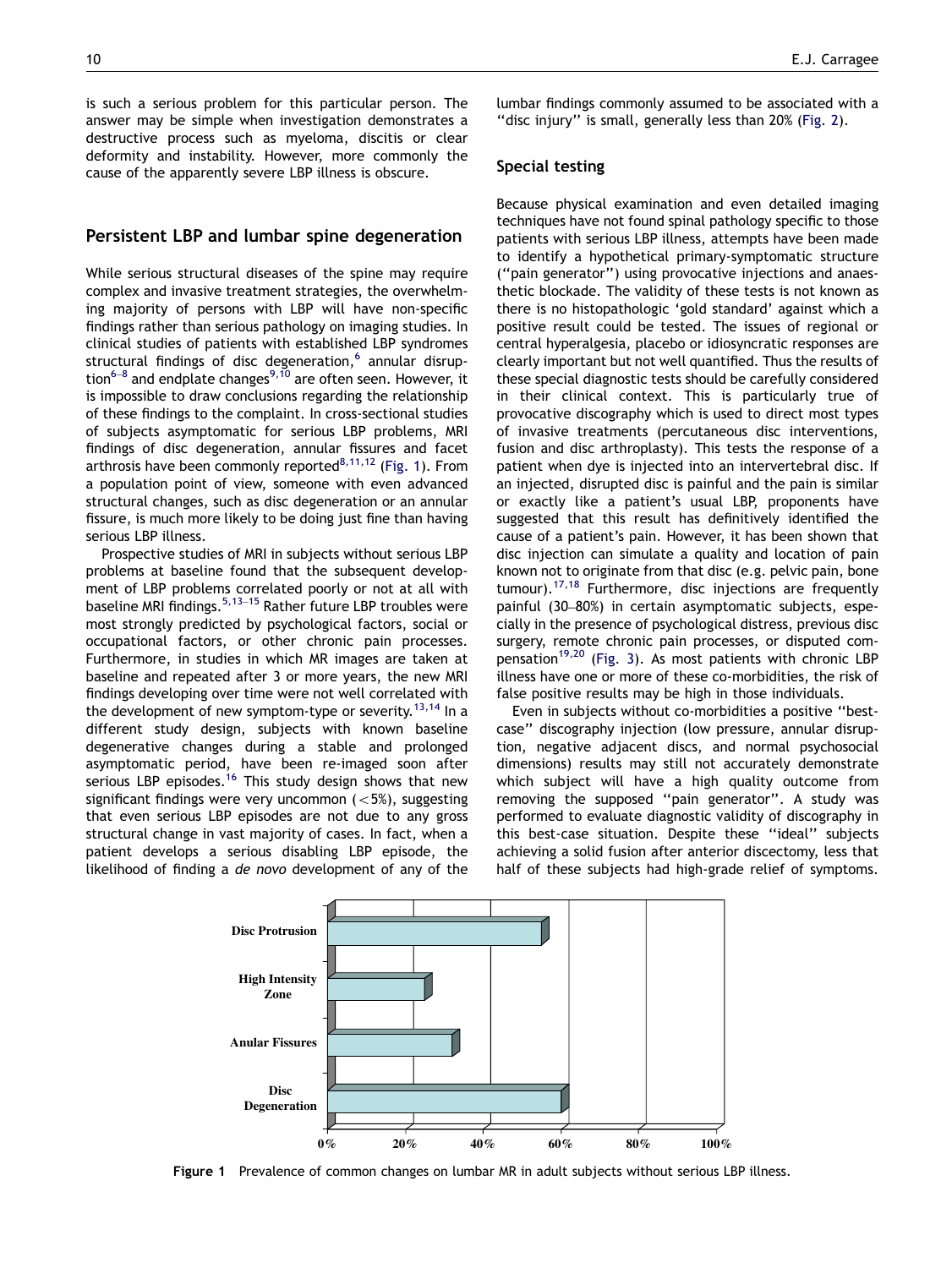<span id="page-2-0"></span>

Figure 2 The likelihood of finding specific new changes on MRI after development of serious LBP episode.



Figure 3 Studies of lumbar provocative discography in subjects without LBP: risk of false-positive testing in different study populations.

The positive predictive value of a single level positive injection in this best-case group appeared to be 50–60% for resolution of LBP illness after removal of suspected pain generator.<sup>[21](#page-7-0)</sup>

Similarly, facet injections or sacroiliac injections have been advocated to help diagnose specific local causes of serious LBP illness. These tests rely on a subjective assessment of pain relief following the attempted anaesthetic blockade of the suspected painful anatomy. It is interesting that the results of these injections do not appear to correlate with the presence or extent of pathologic changes seen in the facet or sacroiliac joint. To date, these tests have not been validated by the recommended methods for the assessment of diagnostic tests.<sup>22–[25](#page-7-0)</sup> Alternatively, without specific test validation (confirming the presence of a specific disease per se), a test may be useful by improving outcomes through patient selection for specific treatment, that is a test may have utility in the absence of confirmed diagnostic validity. There is some suggestion that careful placebo controlled blocks may improve the outcome of neuroablative techniques to the lumbar facet.<sup>[26](#page-7-0)</sup> So far, however, facet and SI joint blocks have not been shown to improve the outcomes of spinal fusion surgery. There is interest in the use of these blocks in patients being considered for disc replacement surgery to exclude serious pain from the facet joints, which may confound the results of disc replacement alone. This theoretical use has yet to be confirmed.

#### Predictors of poor outcomes

While finding a specific structural process that predicts chronic LBP illness has proven elusive, psychosocial factors have been found to strongly predict future disability and health care utilization for LBP in asymptomatic subjects. Patients with high fear-avoidance of pain, psychological distress, compensation claims, personal injury litigation, and job dissatisfaction at initial evaluation for LBP have poorer outcomes and tend more commonly to develop chronic LBP illness than those without these risk fac-tors.<sup>[5,13,27](#page-6-0)-29</sup> This effect seems accentuated in persons with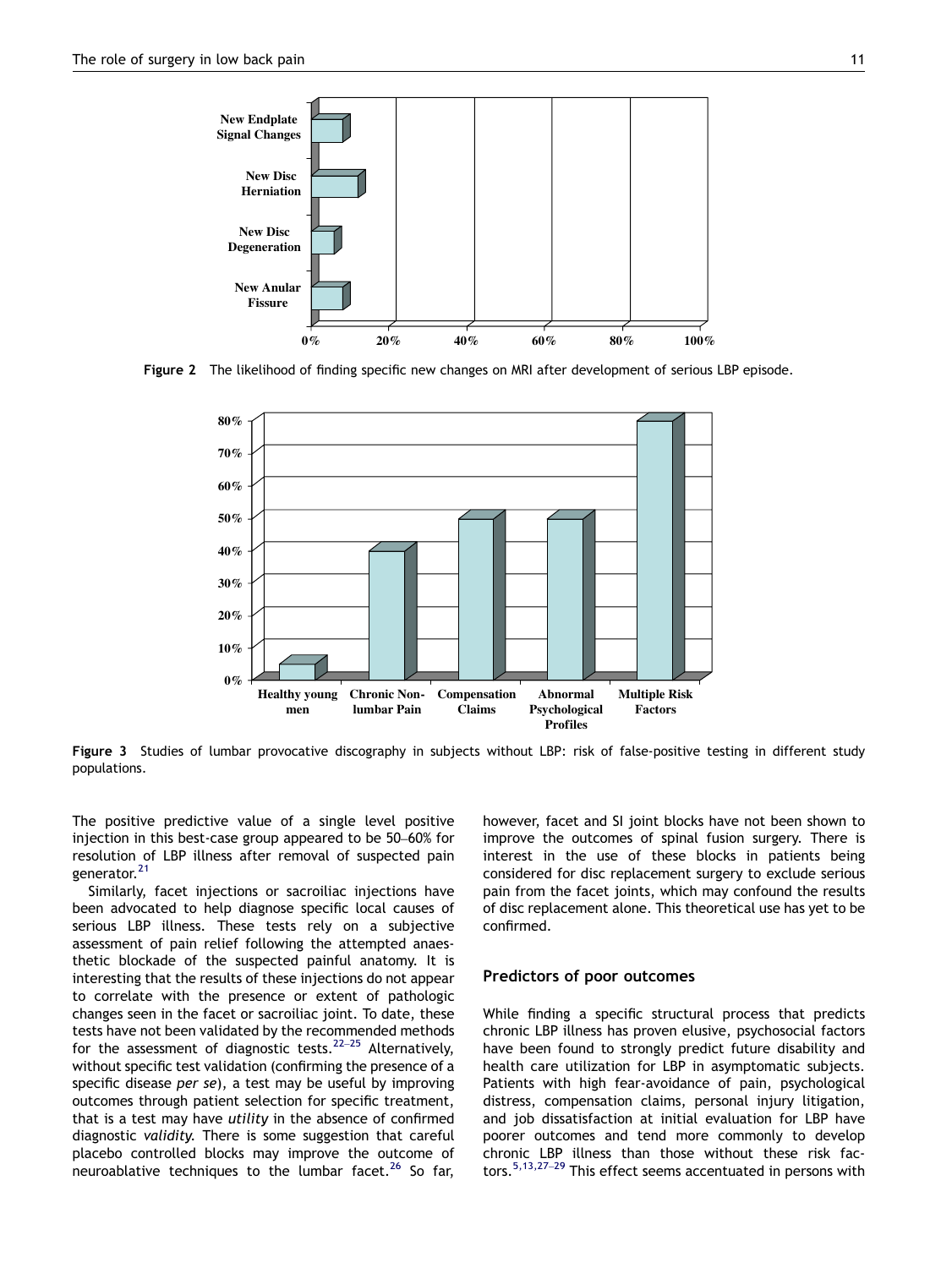LBP with only degenerative changes found on evaluation, in whom psychological distress and compensation claims are much more common than in patients with definite patholo-gic or destructive processes.<sup>[30,31](#page-7-0)</sup>

Specific precipitating activities, unless involving compensation claims, do not appear to be helpful in distinguishing outcomes. When subjects reported LBP episodes arising spontaneously or associated with common activities of daily living, these appeared to have the same risk of evolving into more serious LBP illness as when the LBP episodes followed minor trauma, such as minor falls, lifting injuries, or motorvehicle accidents. Furthermore, if the person had the perception that the minor trauma event was their own fault, or no one's fault, the recovery potential was actually better. Conversely, subjects perceiving they have been injured through another's fault, especially if pursing compensation, did much worse. $32$ 

## Surgical strategies for common degenerative conditions

The clinical problem of persistent disabling LBP illness with only non-specific structural findings has proven minimally impacted by most interventions. Non-surgical interventions have been occasionally shown to be more effective than placebo or ''usual care'' but these effects are most commonly small and often of doubtful clinical relevance.<sup>[33](#page-7-0)</sup> While such non-surgical methods are usually of relatively low risk and morbidity, there are some notable exceptions such as the long term non-steroidal anti-inflammatory drugs, chronic poorly monitored and escalating narcotic administration, or repeated corticosteroid administration.

Surgical treatment for back pain is still controversial and by its nature is associated with both real risks and sizable costs. Furthermore, there is little consensus in practice on how to apply surgical technology to this problem and enormous geographical variation in practice patterns across the world. $34$  In general, there are two divergent clinical approaches to the issue of chronic LBP illness in the absence of serious structural disease. The first has focused on the identification and treatment of an occult, local ''pain generator''. This assumes there is a specific patho-anatomic finding in the spine that accounts for the persisting and disabling symptoms independent of psychological, social or neurophysiological co-morbidities, and this can reasonably be expected to be identified and effectively treated.

The opposing view has held that this search for a specific "pain generator" is misplaced. This group has pointed to epidemiologic trends and the poor success in treatments directed at the spine per se. As the local pathology seen on imaging studies is similar in persons doing well with minimal or occasional low back pain as in those with claiming severe pain and disability, the difference in clinical manifestation, by this rationale, is due to other factors, e.g. central pain processes, psychological factors, social disincentives, poor coping strategies, etc. Treatment and prevention according to this approach would be directed at restoring function and supporting adaptive techniques as opposed to medical or surgical treatment of the common spinal changes.

In general, before considering specific surgical treatment for LBP and only common degenerative findings, the patient and surgeon should have a relatively high confidence that the intervention is directed at a specific local pathology and has a good chance of real clinical improvement.

## Minimally clinical important differences in spinal surgery outcomes

The concept of a defined minimally clinically important difference (MCID) in spinal disorders has evolved over the last decade. For surgical techniques, involving much greater patient risks, costs and morbidity, the frequently cited MCID developed for pharmacologic testing (a 1–2 point improvement in the pain scale (0–10) or an improvement of 10–15 on the Oswestry scale), is likely too small a change for the magnitude of intervention contemplated with spinal fusion or disc replacement. Pre-operative evaluation of subjects about to have spinal fusion for spondylolisthesis or presumed ''discogenic pain'' sources indicate this group perceived that such small changes were inconsistent with their expectations and minimum acceptable outcomes ([Table 1](#page-4-0)). Most patients perceived that a minimum improvement more than 25 points on the Oswestry Disability Index (ODI) would be needed to achieve their minimum functional goals; similarly, an improvement of 4 of 10 on a pain intensity scale was considered a minimum acceptable change.<sup>[35](#page-7-0)</sup>

## Surgical treatments of lumbar disc degenerative, annular disruption or spondylosis

Early after the recognition that disc herniation treated with laminectomy and disc removal appeared to be an effective treatment of sciatica, the same decompressive surgery was generally applied to common back pain in the presence of disc degeneration. This approach was remarkable for reported anecdotal successes but much more common failures. By and large laminectomy has been abandoned as a primary treatment of back pain without neurological symptoms due to degenerative changes.<sup>[36](#page-7-0)</sup>

Currently the three general strategies of surgical treatment used for chronic and severe LBP illness in the absence of serious spinal pathology are commonly considered:

- lumbar fusion by a variety of techniques,
- $\bullet$  open surgical methods without fusion (disc arthroplasty, dynamic stabilization),
- $\bullet$  percutaneous techniques to alter disc mechanics or nociception (nucleoplasty or intradiscal electrothermal annuloplasty).

### Lumbar fusion

Lumbar fusion for LBP due to serious structural disease is clearly effective. Fusion may be dramatically beneficial in the setting of certain fractures, persistent or complicated spinal infections, progressive deformity, demonstrable radiographic instability with spondylolisthesis, etc. Spinal fusion for unstable isthmic spondylolisthesis can return 70–90% of patients to full occupational function with minimal functional impairment and ceasing all narcotic analgesic medication.<sup>[21,37](#page-7-0)</sup>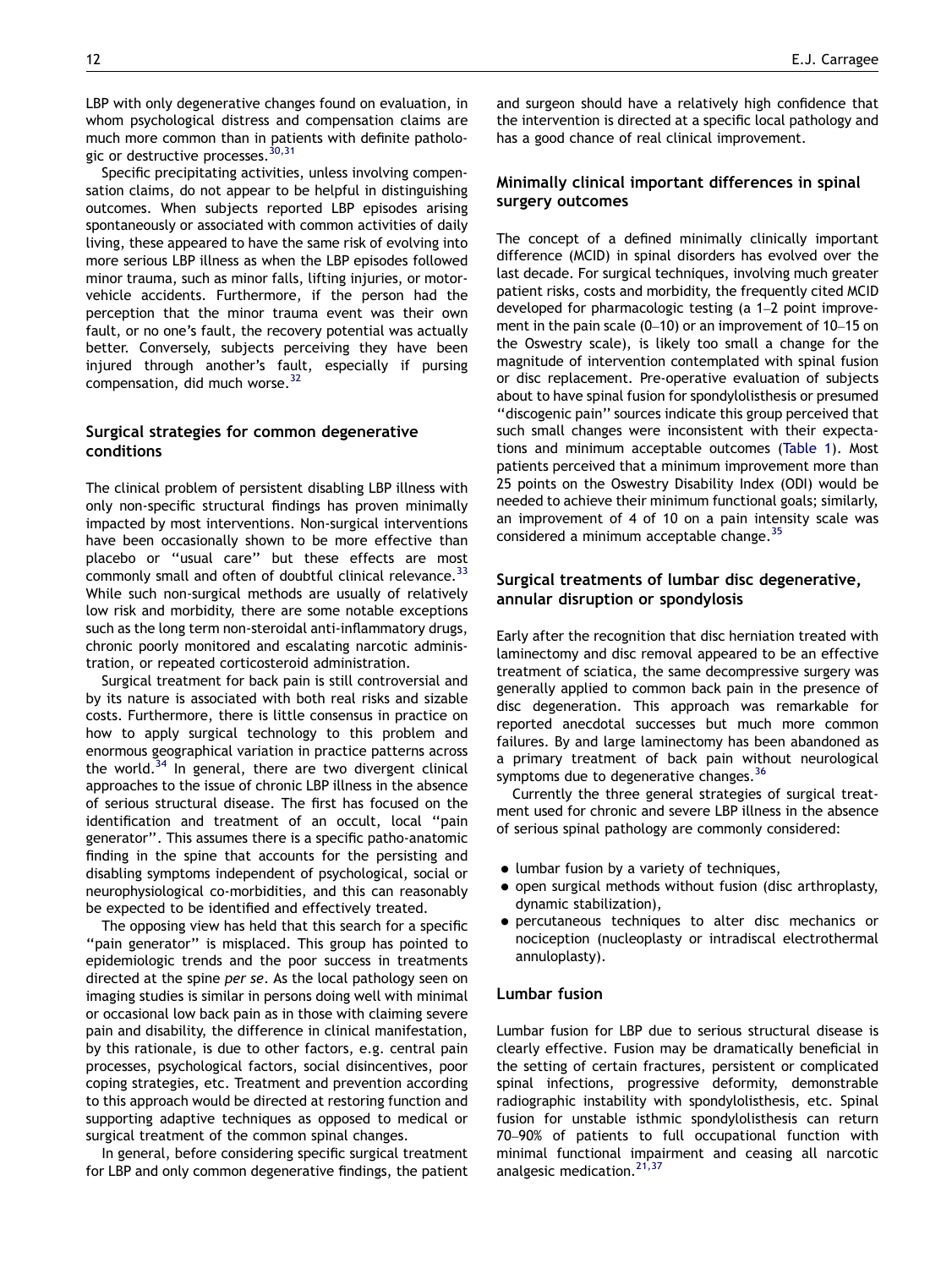<span id="page-4-0"></span>

|                                              | Minimum acceptable outcome                                                                |
|----------------------------------------------|-------------------------------------------------------------------------------------------|
| Pain improvement (VAS 0-10)                  | 4 points improvement (median)<br>$\leq$ 2 points improvement acceptable to less than 10%  |
| Functional score (Oswestry Disability Index) | 28 points improvement (median)<br>$\leq$ 14 point improvement acceptable to less than 10% |
| Work status                                  | >90% expect to be working full or part-time<br>$<$ 10% would accept permanent disability  |
| <b>Medications</b>                           | 95% require no narcotic medications<br>$<$ 20% would accept daily medications of any kind |

|  |  |  | Table 2 Evidence from RCTs for spine fusion in chronic LBP with degenerative changes. |  |
|--|--|--|---------------------------------------------------------------------------------------|--|
|  |  |  |                                                                                       |  |

| Study design                                                                                                                                                                                                                                                                | Significant exclusion                                                                                                                    | Effect                                                                                                                                                                                                                                                                                                                           |
|-----------------------------------------------------------------------------------------------------------------------------------------------------------------------------------------------------------------------------------------------------------------------------|------------------------------------------------------------------------------------------------------------------------------------------|----------------------------------------------------------------------------------------------------------------------------------------------------------------------------------------------------------------------------------------------------------------------------------------------------------------------------------|
| Brox et al. <sup>39</sup><br>64 patients with chronic LBP (mean 10<br>years)<br>RCT: lumbar fusion (1-2 level) vs.<br>"cognitive intervention" and exercise                                                                                                                 | Serious psychological issues<br>Widespread "myofascial pain"<br>Previous fusion surgery<br>Compensation dispute not an issue<br>(Norway) | One year after treatment begun, no<br>differences in back pain, function,<br>medication usage, work status or<br>satisfaction<br>Approximately 22% of fusion group<br>returned to work, compared to 33% in<br>the non-operative group<br>"Success" rated by independent<br>observer only approximately 20-25% in<br>either group |
| Fritzell et al. <sup>41</sup><br>294 patients with chronic LBP (mean of<br>9 years, disabled mean 3 years).<br>RCT: non-standardized physical therapy<br>vs. lumbar fusion (three types of fusion<br>techniques)                                                            | Serious psychological issues<br>Previous fusion surgery<br>Compensation dispute not an issue<br>(Sweden)                                 | Back pain improved 33% and function<br>25% in the fusion group with little<br>change in the physical therapy group<br>36% of the fusion group returned to<br>work (vs. 13% in non-operative group)<br>16% of the fusion group were rated as<br>"Excellent" results (vs. 6% in non-<br>operative group)                           |
| Fairbank <sup>40</sup><br>394 patients (age 18-55) with chronic<br>LBP and whose clinician was uncertain if<br>fusion or non-operative treatment<br>would be effective<br>RCT: fusion or Graf stabilization vs.<br>"cognitive intervention" and intensive<br>rehabilitation | Psychiatric disease<br>Previous fusion surgery<br>Strong clinical belief that surgery<br>would be highly effective                       | Both groups showed clinically significant<br>improvements (20% non-operative vs.<br>27% surgery decline in ODI, $p = 0.04$ ),<br>difference below the MCID for ODI<br>No significant changes in any of the<br>other outcomes measured                                                                                            |

The best documented outcomes after lumbar fusion for common degenerative findings without instability or neuro-logical compression is much less impressive.<sup>[38](#page-7-0)</sup> There have been three randomized clinical trials comparing non-surgical treatment to spinal fusion published in the last five years (Table 2). Two of these trials (Brox et al.<sup>[39](#page-7-0)</sup> from Norway, Fairbank et al.<sup>[40](#page-7-0)</sup> from Great Britain), used a cognitivebehavioural model for the non-surgical arms of treatment which appears to be more effective than ''usual care'' management. Both of these studies utilizing the cognitive behavioural methods showed only small differences between fusion and non-surgical treatments, with some relative advantages to non-surgical management (fewer complications, better coping strategies, possibly better occupational outcomes) and some relative advantages to fusion (marginally better Oswestry Disability scores in one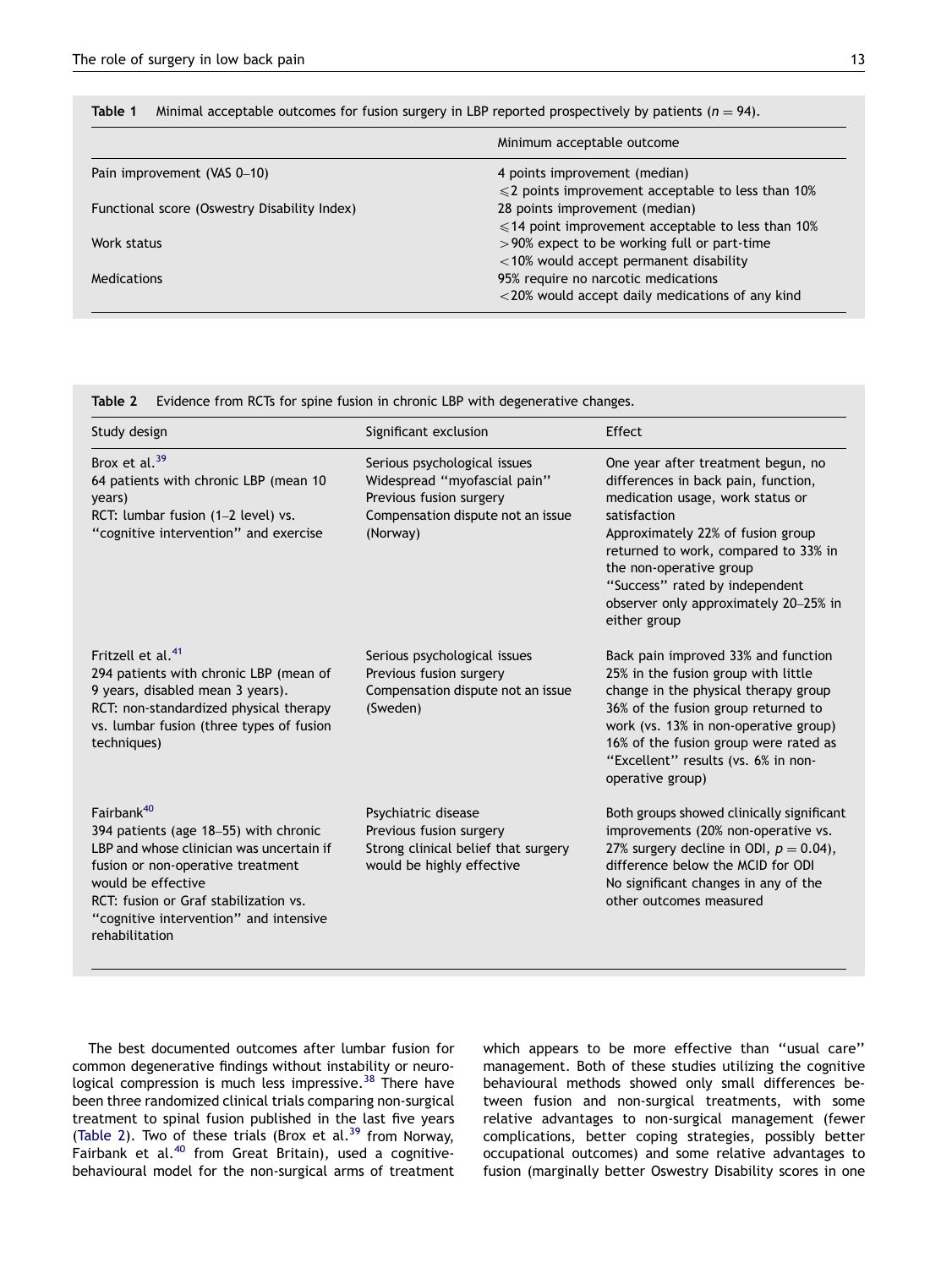study). In the third RCT by Fritzell et  $al.41$  $al.41$  from Sweden, small but statistically significant advantages were seen in the fusion group compared to an unstructured continuance of non-surgical modalities. Nonetheless, high-grade successes were not commonly seen in either group (16% in the fusion group compared to 6% in the non-surgical group) [\(Table 2\)](#page-4-0).

While there have been no RCTs of fusion vs. non-operative care in the United States, data are available from cohort studies comparing various fusion techniques. Many of these studies include fusion for spondylolisthesis and gross instability in heterogeneous cohorts. Nonetheless, in these studies with more concrete pathologic changes lumbar fusion appears to have better outcomes than in the European RCTs performed for non-specific changes. In the three European RCTs, the ODI improvements ranged from 3 to 13 points for non-operative care and 11–15 points for surgery. In a large US trial for FDA approval of different fusion techniques for a heterogeneous diagnostic group with varying severity of pathologies including spondylolisthesis, the mean ODI outcome was approximately 20-25 points.<sup>[42](#page-7-0)</sup> A similar range of improvement on the ODI has been seen in other similar FDA studies and prospective cohort studies.<sup>[43](#page-7-0)</sup> These ranges begin to approximate the minimum acceptable levels of improvement prospectively identified by patients.

However, in the cohort studies which identify only nonspecific DDD or ''internal disc disease'' as the subject population, the outcomes are much more modest. Slozar et al.<sup>[44](#page-7-0)</sup> found that outcomes after lumbar fusion met the patients' expectations in only 10% of nearly 100 subjects. Similarly, DeBernard et al. $45$  found satisfactory outcomes were uncommon in subjects having spinal fusion for nonspecific findings in a worker's compensation setting. McKenna et al. found ODI improvements of only 6–15 points for spinal fusion for non-specific MR changes and discography-positive suspected discogenic pain at one or two levels. Only about 20–30% of these subjects met the minimum acceptable outcomes criteria of 4 points VAS and 28 points ODI improvement.

Even in the ''best-case'' setting of subjects with singlelevel fusion, normal adjacent segments, and no psychosocial co-morbidities, only 40–50% of subjects meet their minimal acceptable goals when fusion is performed for non-specific degenerative changes and a positive discography response.<sup>[21](#page-7-0)</sup>

## Nucleoplasty and intradiscal electrothermal annuloplasty (IDET)

Some have attempted to treat back non-specific or suspected "discogenic pain" by altering the annulus or disc nucleus by applying a type of ablative energy to these structures. Despite early enthusiastic application and theoretical conjecture, these techniques have failed to prove effective when tested in a controlled clinical trial. A large RCT of IDET by Freeman et al. failed to show any effect in pain improvement, disability, medication intake or occupational status between subjects treated with the IDET device or a sham intervention. Furthermore, the placement of the catheter, supposed to be critical to achieving the desired effect, did not correlate with outcomes upon close review. An RCT by Pauza et al., in subjects with relatively minor LBP, appeared to show only small differences between IDET and sham treatment, despite methodological problems favouring the IDET group. Another study in Australia testing IDET against a sham control was abandoned when detection of differences between IDET and sham groups were calculated to be highly unlikely based on early data analysis. Finally, radiofrequency thermocoagulation of the nucleus was not shown to be more effective than sham treatment in a small RCT.<sup>46</sup>

While there may be a role for this strategy in the future, there is insufficient evidence to recommend the current treatments tested so far. Given the widespread application of these apparently ineffective interventions, such as IDET, prior to controlled and rigorous clinical assessment, it is clear that cohort studies alone are insufficient to evaluate efficacy of this technology. Future percutaneous surgeries with similar designs should be viewed with healthy scepticism before true efficacy is confirmed with independent randomized controlled trials.

#### Artificial disc replacement

Treatment of arthritic hip and knee joints with artificial bearing surfaces, that is joint replacement, is a proven orthopaedic intervention. The early history of hip and knee joint replacement surgery was marked by notable and sometimes extraordinary failures. After years of clinical research, relatively stable and durable prostheses have been developed which can be expected to last 15–20 years in a relatively elderly clinical population.

Arthrosis of the spine has been recently treated with artificial disc replacement (ADR) using a variety of prostheses. Clearly the facet arthrosis if present will remain untreated by attempts at mechanical disc replacements. Despite this theoretic limitation, short-term trials have proven encouraging in so far as early complications have been infrequent and motion appears to be maintained for several years at least, in many patients. There is a theoretical advantage to continuing motion as it may decrease the rate of disc degeneration at segments adjacent to the surgery compared to fusion. There is obviously a native progression to adjacent segment disease and not all disc degeneration is seriously symptomatic. The advantage, if any, from an ADR over a fusion, on this basis will require a long and carefully controlled clinical assessment. The joint constraint characteristics, mobility, bearing surface composition vary in different designs and thus far no head to head comparison is available to determine whether one type is superior to another.

Clinical results comparing the outcome of ADR and fusion for non-specific LBP and degenerative changes have been inconclusive. By most parameters the outcome of these trials have shown little difference in functional outcomes, pain intensity, medication intake or occupation disability.<sup>47–49</sup> Approximately 50% of the subjects in both US and UK trials appear to be clinical failures despite rigorous entry criteria. $47,49$  Long-term follow-up from these trials remains to be examined. A 17-year follow-up from the early European experience with the Charite device has questioned the viability of motion over time and suggested the persistence of motion may not be clinically beneficial so far as pain intensity.<sup>[50](#page-7-0)</sup>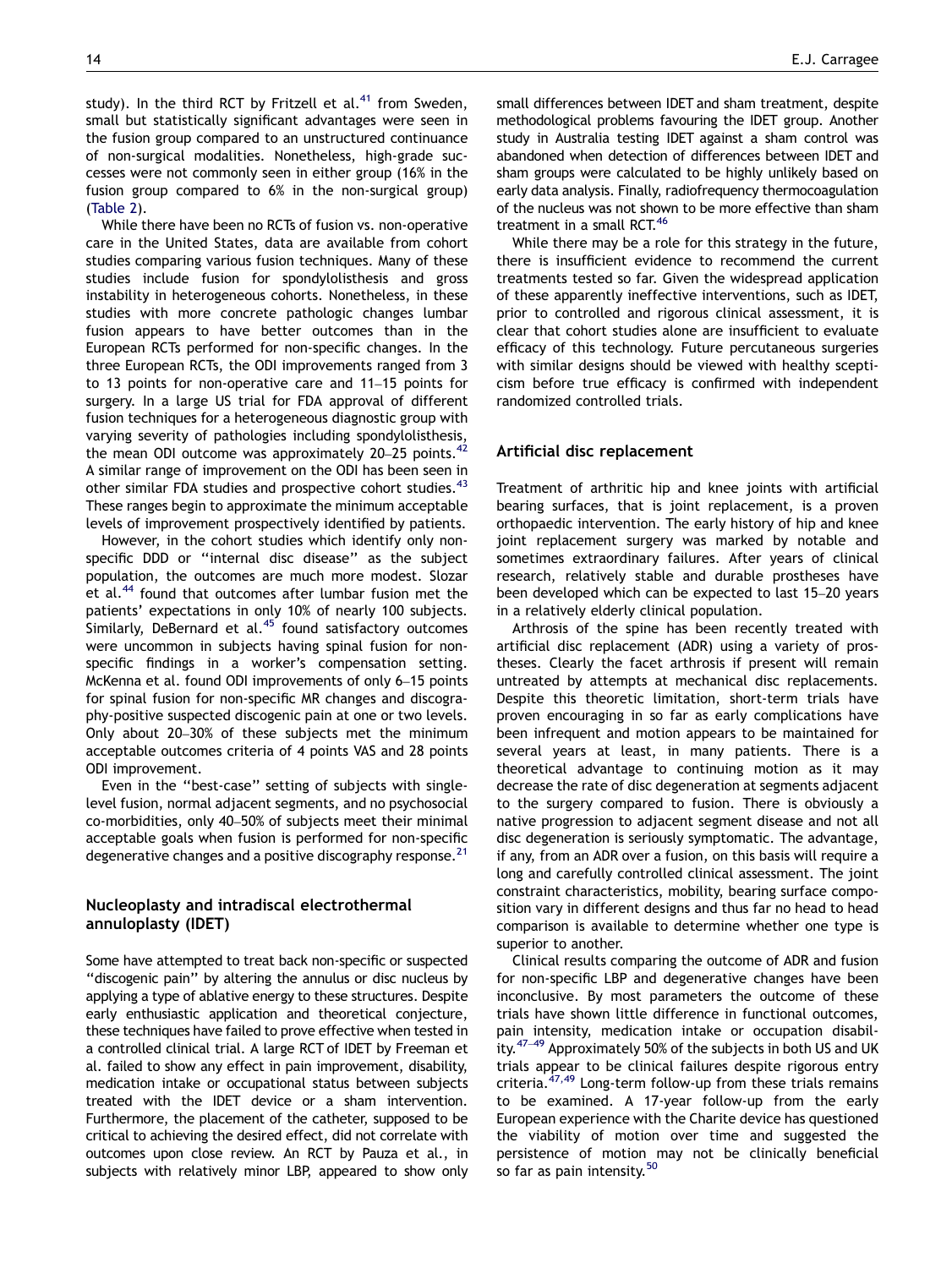<span id="page-6-0"></span>In these early trials the problems of prosthetic loosening, implant wear and reaction to particle debris have not proven to be common. However, since the age of implantation of these devices is only about 40 years, much younger than hip or knee arthroplasty patients, the concern for long term outcomes is real. If after widespread implantation even 10–20% of this group develop aseptic loosening, particle-mediated inflammatory disease, local root-irritation or segmental collapse resistant to primary reconstruction, there may a looming and potentially catastrophic clinical problem in the future. While there are very enthusiastic advocates of this technology, patients need to be advised that the outcomes do not appear clearly better than the marginal results of fusion techniques and the longterm risks remain poorly examined at this stage.

#### Future directions

In the near future, new technologies for surgical treatment of non-specific LBP illness may include biological modification of disc metabolism, alteration of disc genetic expression to change mechanical properties, synthetic nuclear augmentation devices as well as combined facet and disc mechanical replacements. The ability to perform even complex surgical procedures using minimally invasive techniques will undoubtedly continue to evolve. The balance of benefit to risk with many of these newer technologies may not be apparent in early applications. For instance, the use of biological fusion enhancing drugs may have short-term beneficial effects on arthrodesis but the long-term metabolic, immunologic or possibly neoplastic effects are unknown. Similarly drugs designed to enhance disc metabolism may transiently increase the disc hydration or MR signal but may lead to more rapid apoptosis of the activated cells and accelerated disc degeneration.

Regardless of the technological advances for intervention, the central question behind any of these strategies however remains. In patients with common degenerative findings alone, why are some doing very well, some are minimally affected with common backache and others severely incapacitated from all common daily activities? The diagnosis of LBP may be a larger problem than choice of intervention. If much of the severe LBP illness associated with only minor changes of the lumbar spine is, in fact, primarily a function of a generalized pain intolerance, or is an expression of psychological illness such as depression or anxiety, or is secondarily driven by compensation issues, dysfunctional social adaptation or poor coping skills, little effect will be seen by intensifying efforts to eradicate local, benign pain processes in that subgroup.

Practice points

- . There is poor correlation between MR findings of spinal degenerative changes and symptoms in adults
- $\bullet$  Most people function well despite significant and progressive spinal degenerative changes
- The cause of serious LBP illness in the absence of serious spinal diseases such as instability, infection or neoplasm is not well understood and nonstructural factors such as central pain intolerance,
- In RCTs of surgical vs. non-operative care, lumbar fusion surgery for common degenerative changes appears to offer only limited relative benefits over intensive rehabilitation. Cohort studies of highly selected subjects have somewhat better outcomes
- Artificial disc replacement has approximately the same outcomes as fusion in short-term studies but the long-term risks of prostheses placement in relatively young patients remains a concern

#### References

- 1. Skovron ML, Szpalski M, Nordin M, Melot C, Cukier D. Sociocultural factors and back pain. A population-based study in Belgian adults. Spine 1994;19:129–37.
- 2. Cassidy JD. Saskatchewan health and back pain survey. Spine 1998;23:1860–6.
- 3. Carragee E, Cohen S. Reliability of LBP history in asymptomatic subjects? The prevalence and incidence of reported back pain correlates with surveillance frequency. Proceeding of the North American Spine Society, Chicago, IL, 2004. p. 216.
- 4. Cassidy JD, Carroll LJ, Cote P. The Saskatchewan health and back pain survey. The prevalence of low back pain and related disability in Saskatchewan adults. Spine 1998;23:1860–6 [discussion 1867].
- 5. Carragee E, Alamin T, Miller J, Carragee M. Discographic, MRI and psychosocial determinants of low back pain disability and remission: a prospective study in subjects with benign persistent back pain. Spine J 2005;5(1):24-35.
- 6. Ito M, Incorvaia KM, Yu SF, Fredrickson BE, Yuan HA, Rosenbaum AE. Predictive signs of discogenic lumbar pain on magnetic resonance imaging with discography correlation. Spine 1998;23:1252–8 [discussion 1259–60].
- 7. Aprill C, Bogduk N. High-intensity zone: a diagnostic sign of painful lumbar disc on magnetic resonance imaging. Br J Radiol 1992;65:361–9.
- 8. Carragee EJ, Paragioudakis SJ, Khurana S. 2000 Volvo Award winner in clinical studies: lumbar high-intensity zone and discography in subjects without low back problems. Spine 2000;25:2987–92.
- 9. Weishaupt D, Zanetti M, Hodler J, Boos N. MR imaging of the lumbar spine: prevalence of intervertebral disk extrusion and sequestration, nerve root compression, end plate abnormalities, and osteoarthritis of the facet joints in asymptomatic volunteers. Radiology 1998;209:661–6.
- 10. Salerno SM, Browning R, Jackson JL. The effect of antidepressant treatment on chronic back pain: a meta-analysis. Arch Intern Med 2002;162:19–24.
- 11. Boden S, Davis D, Dina T, Patronas N, Wiesel S. Abnormal magnetic resonance scans of the lumbar spine in asymptomatic subjects: a prospective investigation. JBJS [Am] 1990; 72-A:403–8.
- 12. Jensen M, Brant-Zawadzki M, Obuchowski N, Modic M, Malkasian D, Ross J. Magnetic resonance imaging of the lumbar spine in people without back pain. N Engl J Med 1994;331:69–73.
- 13. Boos N, Semmer N, Elfering A, et al. Natural history of individuals with asymptomatic disc abnormalities in magnetic resonance imaging: predictors of low back pain-related medical consultation and work incapacity. Spine 2000;25:1484–92.
- 14. Borenstein DG, O'Mara Jr JW, Boden SD, et al. The value of magnetic resonance imaging of the lumbar spine to predict